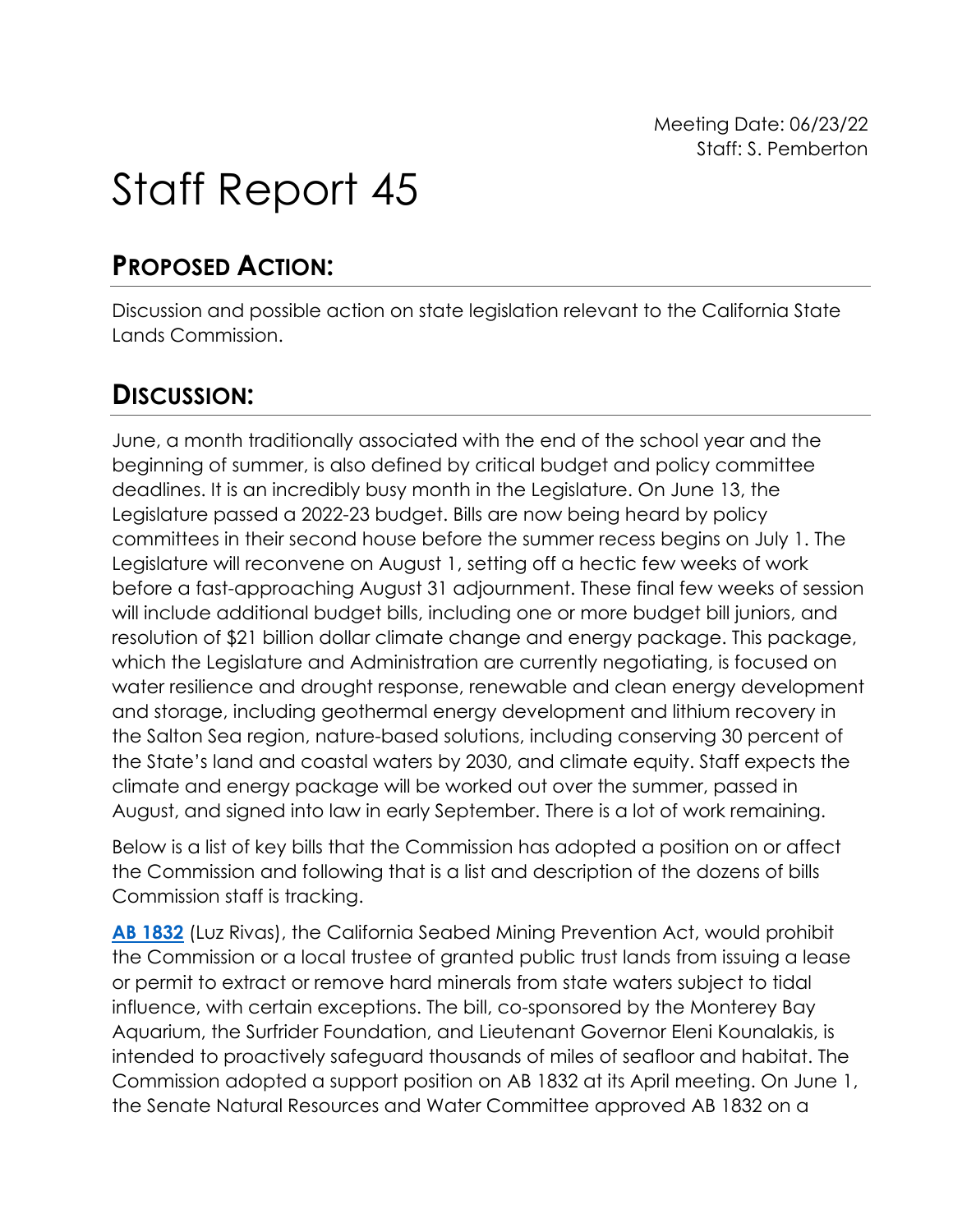unanimous bipartisan vote. The bill is pending in the Senate Appropriations Committee.

**[SB 953](https://leginfo.legislature.ca.gov/faces/billNavClient.xhtml?bill_id=202120220AB2257)** (Min) would have required the Commission to terminate all remaining offshore oil and gas leases under its jurisdiction by December 31, 2023. In October 2021, an underwater pipeline operated by Amplify Energy Corp ruptured, spilling nearly 25,000 gallons of oil into the Pacific Ocean and causing beach closures, damaging the environment, and harming the regional and state coastal economies. The spill triggered an outcry from elected officials, environmental groups, and others to end offshore oil and gas development. At a rally after the spill, Senator Min promised to introduce legislation to end all offshore drilling off the coast of California. Four months later, he introduced SB 953. In May, the Senate Appropriations Committee held SB 953 on its Suspense File.

**[AB 2109](https://leginfo.legislature.ca.gov/faces/billNavClient.xhtml?bill_id=202120220AB2109)** (Bennett and Bloom) would make it unlawful to use bait, lure, or chum to attract a white shark or to place bait, lure, or chum into the water when a white shark is visible or known to be present except if the activity is authorized by a permit issued by the California Department of Fish and Wildlife for scientific, educational, or propagation purposes. The Commission adopted a support position on AB 2109 at its April meeting. This bill is pending in the Senate Natural Resources and Water Committee.

**[AB 2257](https://leginfo.legislature.ca.gov/faces/billNavClient.xhtml?bill_id=202120220AB2257)** (Boerner-Horvath), sponsored by Commission Chair and California State Controller Betty Yee, this bill would direct the Commission to develop a study that quantifies the fiscal impact of a voluntary buy-out of the remaining lease interests in the State's 11 actively producing offshore oil and gas leases. The Commission adopted a support position on AB 2257 at its February meeting. The Senate Natural Resources and Water Committee will hear AB 2257 on June 28. The 2022-23 budget approved on June 13 appropriates \$1 million to the Commission for the study.

**[AB 353](https://slcprdwordpressstorage.blob.core.windows.net/wordpressdata/2022/02/02-25-22_53.pdf)** (O'Donnell) would remove the \$300 million cap in the Oil Trust Fund, resuming deposits from the state's share of Long Beach oil operation revenues until the Fund reaches a balance that will cover the state's abandonment liabilities. The Commission adopted a support position on AB 353 at its February meeting. On June 1, the Senate Natural Resources and Water Committee approved AB 353 on a unanimous vote. The bill is pending in the Senate Appropriations Committee.

**[SB 1065](https://leginfo.legislature.ca.gov/faces/billNavClient.xhtml?bill_id=202120220SB1065)** (Eggman) would establish an abandoned and derelict commercial vessel program within the California Natural Resources Agency and require the State Lands Commission to administer the program. The bill would require the Commission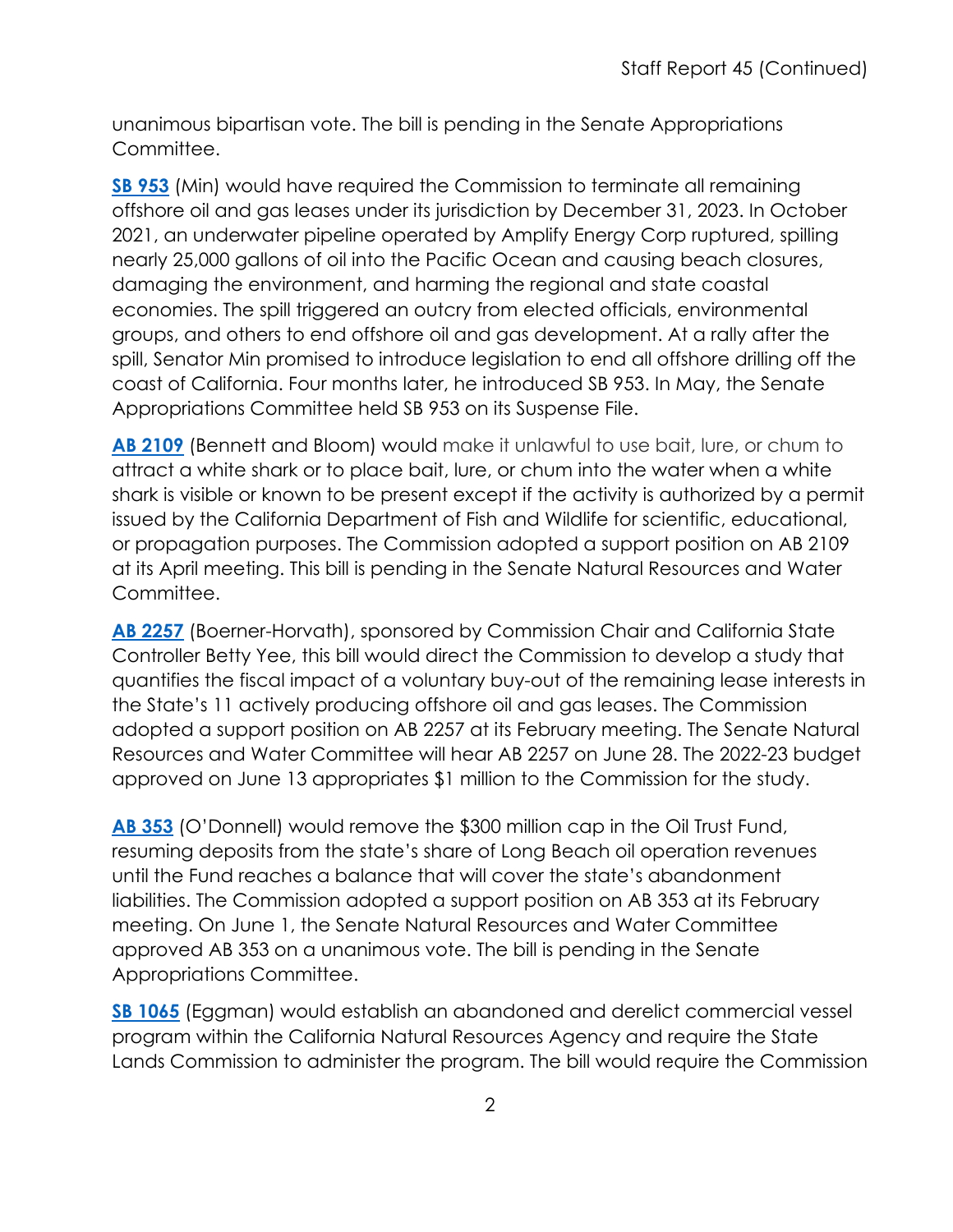to create an inventory of all abandoned and derelict commercial vessels on state waters, and in coordination with a multi-agency coordinating council that would be subject to the Bagley-Keene Open Meeting Act, develop and submit to the Legislature, an abandoned and derelict commercial vessel removal plan and suggest strategies to prevent abandoned and derelict vessels from being abandoned in state waters. The bill would also ban vessels at risk of becoming derelict from occupying state waters and authorize peace officers and fish and game wardens to remove or seize these vessels and fine the owners. This bill is pending in the Assembly Appropriations Committee.

**[SB 1078](https://leginfo.legislature.ca.gov/faces/billNavClient.xhtml?bill_id=202120220SB1078)** (Allen) would create a sea level rise revolving loan program applicable to communities disproportionately impacted by climate change. The bill requires the Ocean Protection Council to develop a Sea Level Rise Revolving Loan Pilot Program that would provide low-interest loans to local jurisdictions to purchase vulnerable coastal property located in low-income communities, communities of color, tribal communities, and other disproportionately affected communities and populations who bear the brunt of impacts from climate change. SB 1078, like last year's bill (SB 83, Allen, vetoed) includes the Commission as one of the agencies the Ocean Protection Council must coordinate with when determining eligibility criteria for vulnerable coastal properties to qualify for funding under the loan program. This bill is pending in the Assembly Natural Resources Committee.

**[AB 2607](https://leginfo.legislature.ca.gov/faces/billNavClient.xhtml?bill_id=202120220AB2607)** (Ting) enables the City of San Francisco to acquire land to build a new firefighter training facility that would replace an existing training facility that will become unavailable in 2025. The bill would authorize the Commission to convey certain land to the City of San Francisco free of the Public Trust and Burton Act trust requirements—subject to the Commission making certain findings. This bill is pending in the Senate Natural Resources and Water Committee.

# **TRACKED BILLS**

# **AQUACULTURE**

# *AB [303](https://ctweb.capitoltrack.com/public/publishbillinfo.aspx?bi=9K9tpeaEBpO12wllqqe2bwGVUcu8jIfGePv4d907WxcQ7CtkcuZ5PSlyu7FXAHyU) (RIVAS, [ROBERT](https://a30.asmdc.org/) D) AQUACULTURE: MARICULTURE PRODUCTION AND*

#### *RESTORATION: PILOT PROGRAM.*

**Status:** Hearing cancelled at the request of the author **Summary:** This bill would require the Department of Fish and Wildlife to create a shellfish and seaweed mariculture production and restoration pilot program. The bill would require the Department to establish a process to designate tracts for shellfish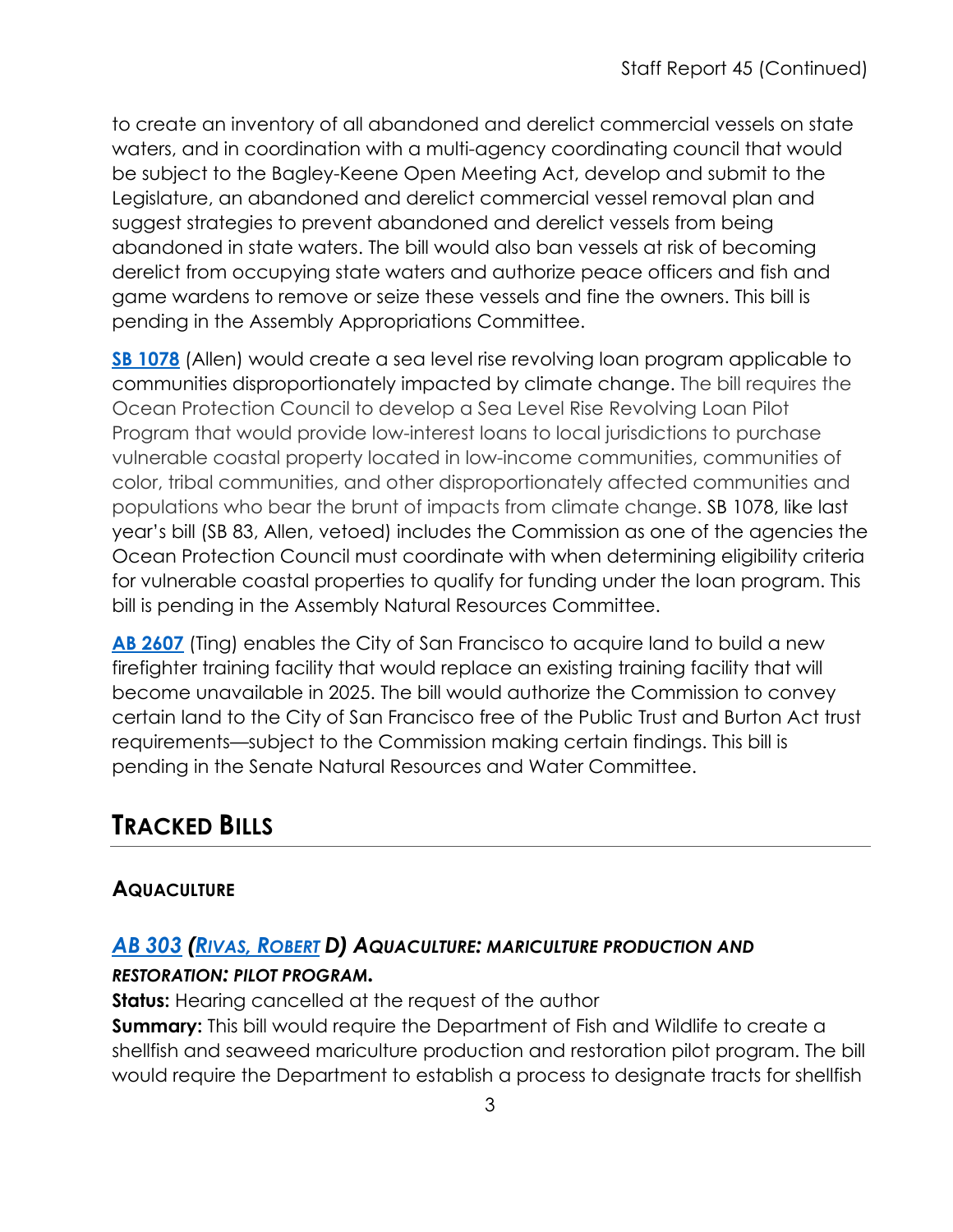and seaweed mariculture production and restoration as part of the pilot program. and authorize an applicant with a proposed shellfish, seaweed, or shellfish and seaweed mariculture production and restoration project to apply for a lease of any pilot program tract, or a portion thereof. The bill would require the State Lands Commission or the Fish and Game Commission, or both, to approve, deny, or return for revision a lease application within 4 months.

#### **BLUE CARBON**

# *AB [2593](https://ctweb.capitoltrack.com/public/publishbillinfo.aspx?bi=EQKnISm2BD7PlgxLfKzAGeqk7cF83GHdTh7KBCcvbchioQ1sgdtIynNp%2FypEoChb) [\(BOERNER HORVATH](https://a76.asmdc.org/) D) COASTAL RESOURCES: COASTAL DEVELOPMENT*

#### *PERMITS: BLUE CARBON PROJECTS.*

**Status:** Senate Natural Resources and Water Committee

**Summary:** This bill would require the Coastal Commission to require applicants with a public project seeking a coastal development permit to, where feasible, build or contribute to a blue carbon project.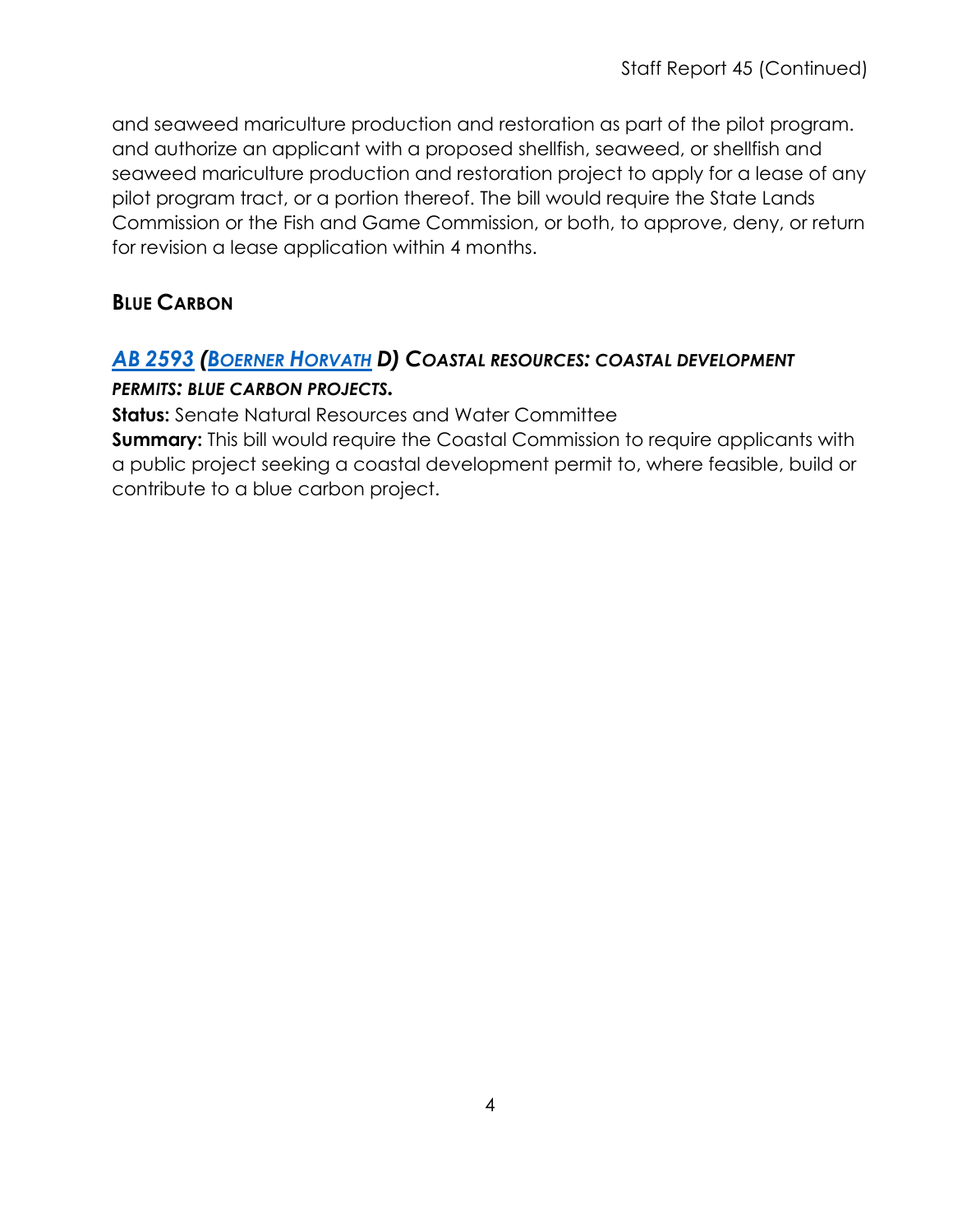# **CARBON CAPTURE AND SEQUESTRATION**

## *AB [2649](https://ctweb.capitoltrack.com/public/publishbillinfo.aspx?bi=diEuKu%2BJTAtjv%2FOErROKs6qpezS9WY%2FMeEnwt3%2FNgZlsYuQjqNM99j3H1fD3ytaG) [\(GARCIA,](https://a58.asmdc.org/) CRISTINA D) NATURAL CARBON SEQUESTRATION AND RESILIENCE ACT OF 2022.*

**Status:** Senate Natural Resources and Water Committee

**Summary:** This bill would declare it state policy to remove 60,000,000 metric tons of carbon dioxide equivalent annually by December 2030, and 75,000,000 metric tons of carbon dioxide equivalent annually by 2035 through carbon sequestration programs on natural, working, and urban lands. The bill would require the Air Resources Board to include this natural carbon removal goal in its scoping plan and would require the Natural Resources Agency to establish natural carbon sequestration pathways to guide specified agencies in the implementation of sequestration programs to help the State achieve this goal. The bill would also require those and other designated agencies to expand existing and develop nature-based carbon dioxide equivalent sequestration programs.

# *AB [2944](https://ctweb.capitoltrack.com/public/publishbillinfo.aspx?bi=GU3TK5jnazeaN%2FGr2ghU%2BPPK3K%2FUKLxSlgkU1itXeASyBRzoh%2Fusjau%2FdYW1hw8p) [\(PETRIE-NORRIS](https://a74.asmdc.org/) D) GREENHOUSE GASES: CARBON CAPTURE, UTILIZATION, AND*

#### *SEQUESTRATION.*

**Status:** Senate Environmental Quality Committee

**Summary:** This bill would require the Air Resources Board to annually include in a specified annual report to the Legislature, an evaluation of how carbon capture, technologies contribute to greenhouse gas emission reduction efforts.

# *SB [905](https://ctweb.capitoltrack.com/public/publishbillinfo.aspx?bi=7h%2FRdwSdiIIuDObBDZcomCOODfyDDLMeJYrtpCvFeB0%2BpB%2FUGNPw8dGygzsmeNg7) [\(SKINNER](http://sd09.senate.ca.gov/) D) DECARBONIZED CEMENT AND GEOLOGIC CARBON SEQUESTRATION DEMONSTRATION ACT.*

**Status:** Assembly Natural Resources Committee

**Summary:** This bill would require the Air Resources Board to fund 1 – 3 geologic carbon sequestration demonstration projects and develop guidelines and criteria for eligible projects. More broadly, this bill designates the Air Resources Board as the CEQA lead agency for geologic carbon sequestration projects and requires the Board to create a single permit process for these projects.

## *SB [1101](https://ctweb.capitoltrack.com/public/publishbillinfo.aspx?bi=A8qSIOoVRQc12C29iyGE5ftxkR7fdTGHn%2F%2BH1wG7lqpzb0qkJbCkMVJH3umOwx5D) [\(CABALLERO](https://sd12.senate.ca.gov/) D) CARBON SEQUESTRATION: PORE SPACE OWNERSHIP AND CARBON CAPTURE, UTILIZATION, AND STORAGE PROGRAM.*

**Status:** Assembly Natural Resources Committee

**Summary:** This bill would require the Air Resources Board to establish a Carbon, Capture, Utilization, and Storage program to develop technologies and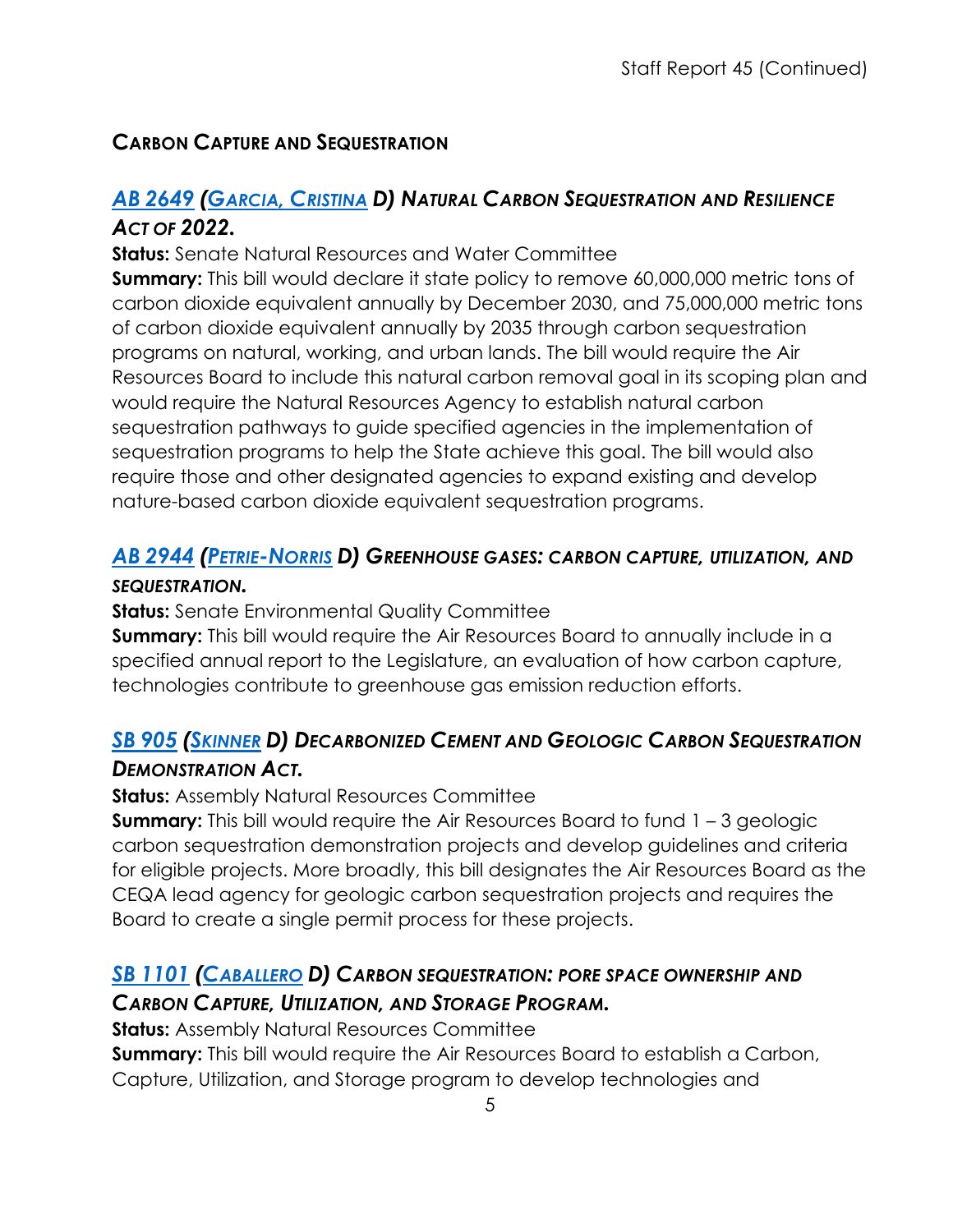equipment. The bill would specify that the definition of free space in existing property rights include pore space that can be possessed and used to store gaseous or liquid substances.

#### *SB [1399](https://ctweb.capitoltrack.com/public/publishbillinfo.aspx?bi=AEk8aSQogHdTB%2BXfWXwnk2I1%2FroKowCjSfW%2FbCb5fNKbmF4hLcBN65vmvvCYXm1H) [\(WIECKOWSKI](http://sd10.senate.ca.gov/) D) CARBON CAPTURE TECHNOLOGY DEMONSTRATION PROJECT GRANT PROGRAM.*

#### **Status:** Assembly Natural Resources Committee

**Summary:** This bill would require the Energy Commission to establish the Carbon Capture Technology Demonstration Project Grant Program to deploy and commercialize carbon capture technologies that will improve the efficiency, effectiveness, cost, emissions reductions, and environmental performance of industrial facilities, natural gas electric generation facilities, and biomass electric generation facilities. The bill would require the Energy Commission to coordinate with specified entities, including the State Lands Commission, to establish program goals and objectives.

# **CEQA**

# *AB [1001](https://ctweb.capitoltrack.com/public/publishbillinfo.aspx?bi=qWi19E4z7Rc6ljcky1qDHR1%2BY5ddJSrd2LVBUYuYHgfE5SCtI%2F67ho3oWp5lj%2B8N) [\(GARCIA,](https://a58.asmdc.org/) CRISTINA D) ENVIRONMENT: MITIGATION MEASURES FOR AIR QUALITY IMPACTS: ENVIRONMENTAL JUSTICE.*

#### **Status:** Senate Environmental Quality Committee

**Summary:** This bill would require mitigation measures identified in an environmental impact report or mitigated negative declaration to mitigate the adverse effects of a project on air quality of a disadvantaged community, to include measures to avoid, minimize, or otherwise mitigate for the adverse effects on that community. The bill would require mitigation measures to include measures conducted at the project site that avoid or minimize to less than significant the adverse effects on the air quality of a disadvantaged community or measures conducted in the affected disadvantaged community that directly mitigate those effects.

#### *SB [1136](https://ctweb.capitoltrack.com/public/publishbillinfo.aspx?bi=xpkX%2B5DfCnz3IEsc0wsp1nv0Or1tvciwZYAEynoFG%2B2Qt515N2Kffzegp9XgWwgo) [\(PORTANTINO](http://sd25.senate.ca.gov/) D) CALIFORNIA ENVIRONMENTAL QUALITY ACT: EXPEDITED ENVIRONMENTAL REVIEW: CLIMATE CHANGE REGULATIONS.*

#### **Status:** Assembly Natural Resources Committee

**Summary:** The California Environmental Quality Act (CEQA) requires a lead agency to prepare a mitigated negative declaration for certain projects. CEQA requires specified public agencies, including air pollution control districts and air quality management districts, to perform, when they adopt a rule or regulation requiring the installation of pollution control equipment or a performance standard or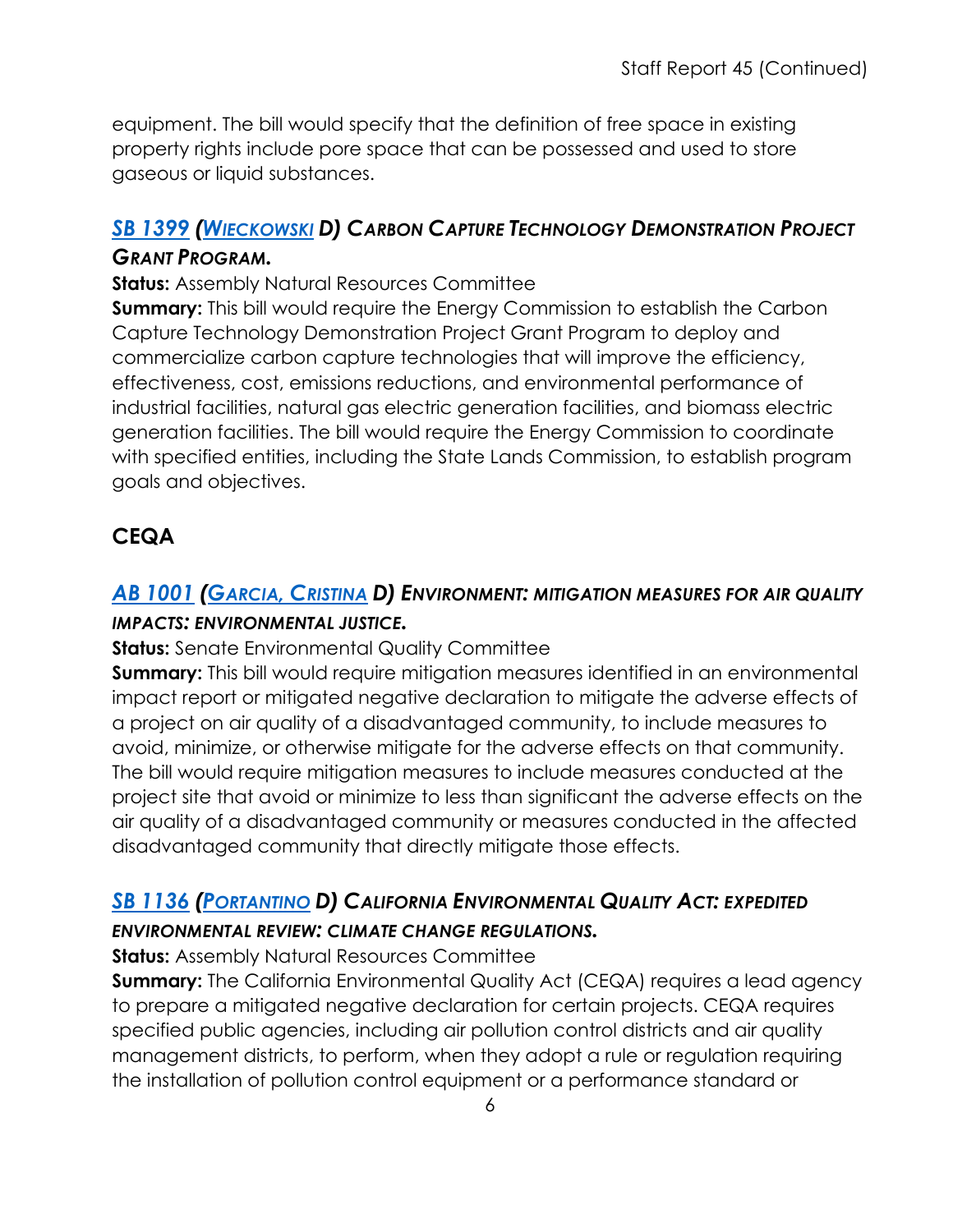treatment requirement, an environmental analysis of the reasonably foreseeable methods of compliance. This bill would require those agencies to perform an environmental analysis of the reasonably foreseeable methods of compliance.

#### **EQUITY AND ENVIRONMENTAL JUSTICE**

# *AB [2296](https://ctweb.capitoltrack.com/public/publishbillinfo.aspx?bi=L%2BrRfB6xNCp8pJKqBPQPAb%2BaDJTNUJNlOQL7DElueUScOHZXW7l02UaXVpLQt%2Blc) [\(JONES-SAWYER](https://a59.asmdc.org/) D) TASK FORCE TO STUDY AND DEVELOP REPARATION PROPOSALS FOR AFRICAN AMERICANS.*

**Status:** Senate Judiciary Committee

**Summary:** This bill would extend the sunset date on the Taskforce to Study and Develop Reparations Proposals for African Americans to July 1, 2024.

# *AB [2419](https://ctweb.capitoltrack.com/public/publishbillinfo.aspx?bi=0g%2FrXlI1nAFLuQXZWhCul2BQX2m3ueobf1eBNpSyJiy4rXw6p%2Bewa%2FEM1TjlAz5p) [\(BRYAN](https://a54.asmdc.org/) D) ENVIRONMENTAL JUSTICE: FEDERAL INFRASTRUCTURE INVESTMENT AND JOBS ACT: JUSTICE40 OVERSIGHT COMMITTEE.*

#### **Status: Assembly Desk**

**Summary:** The federal Infrastructure Investment and Jobs Act provides additional federal funds to rebuild national infrastructure. Presidential Executive orders established the federal Justice40 Initiative with the goal that 40 percent of the federal benefits flow to disadvantaged communities and stating that Act implementation should prioritize investing public dollars equitably, including through the Justice40 Initiative. This bill would require a state agency administering federal funds under the federal Infrastructure Investment and Jobs Act to allocate at least 40 percent of those funds to projects that benefit disadvantaged communities and an additional ten percent to projects that benefit low-income households. General

#### *AB [2370](https://ctweb.capitoltrack.com/public/publishbillinfo.aspx?bi=n00D%2F2BwSGPY59Wjzkl%2F%2FTGMvhr68j1qkiNu5IdNskv76hLR6PMwpMfCFciT1hB6) [\(LEVINE](https://a10.asmdc.org/) D) PUBLIC RECORDS: STATE AGENCY RETENTION.*

**Status:** Senate Judiciary Committee

**Summary:** This bill would require state agencies to retain and preserve every public record for 2 years regardless of physical form or characteristics.

#### *AB [2758](https://ctweb.capitoltrack.com/public/publishbillinfo.aspx?bi=VvEpBx5t3Hu1ss3JsI0x1W%2FXa2hfhzP%2Foia4i7TzhB4jHiYATffza6Bw9r2mX4jW) [\(O'DONNELL](https://a70.asmdc.org/) D) ANGELES: OCEAN DUMPSITES: CHEMICAL WASTE.*

**Status:** Senate Rules Committee

**Summary:** This bill would require CalEPA to hold four public meetings annually to inform the public about the agency's efforts to study and mitigate DDT and other chemical waste at dumpsites off the cost of Los Angeles.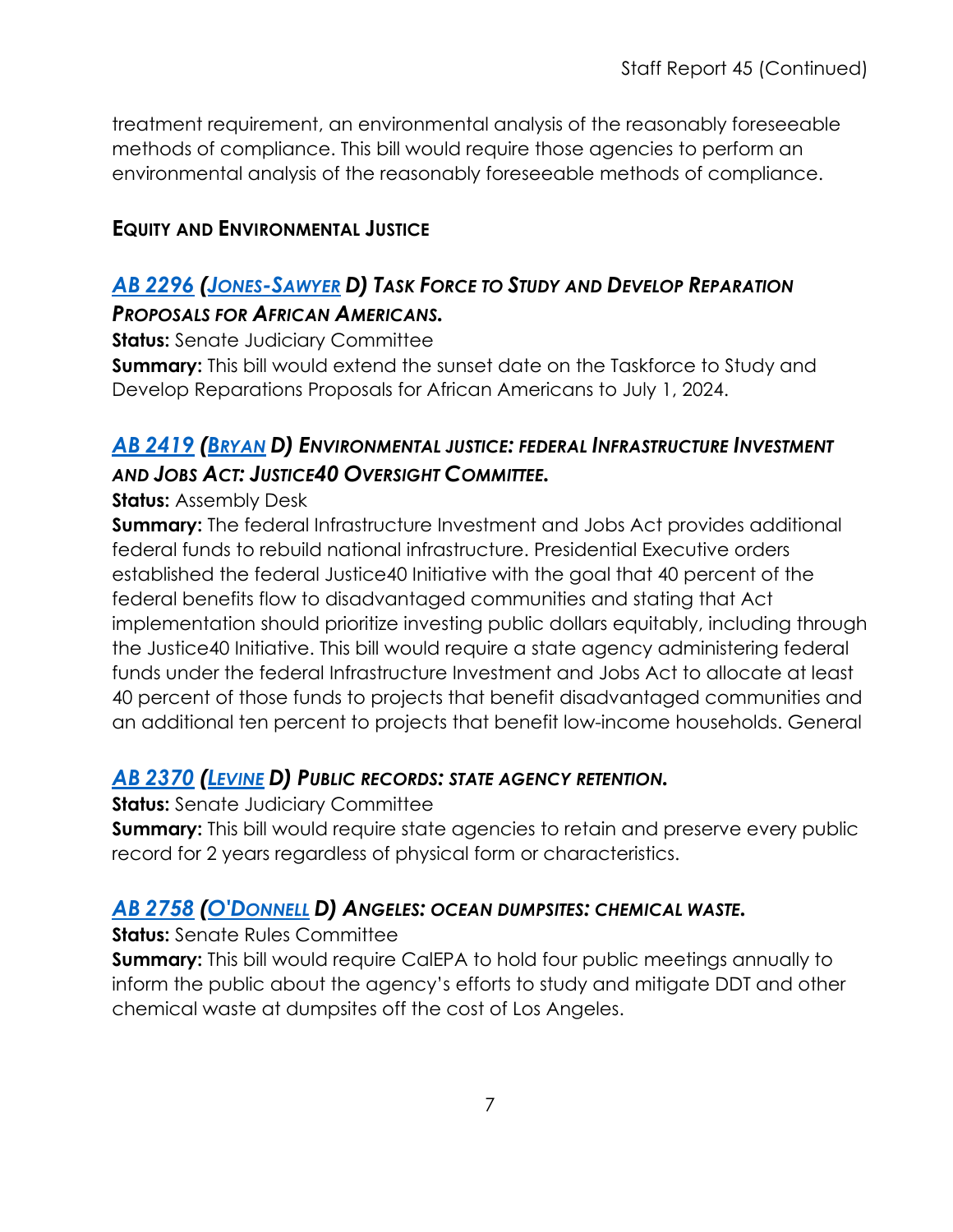#### **OFFSHORE WIND ENERGY**

## *SB [413](https://ctweb.capitoltrack.com/public/publishbillinfo.aspx?bi=H05k%2FJBa1U9kIMM9Sue6Pg2Lt8sQhPVBYOq0YWbaIUZ9ly9FtYFBoKxVwnAo8vZB) [\(MCGUIRE](http://sd02.senate.ca.gov/) D) ELECTRICITY: OFFSHORE WIND GENERATION FACILITIES: SITE*

#### *CERTIFICATION.*

**Status:** Senate Energy, Utilities and Communications Committee (dead) **Summary:** This bill would require the Energy Commission, in consultation with the Offshore Wind Project Certification, Fisheries, Community, and Indigenous Peoples Advisory Committee, which the bill would create, to establish a process to certify offshore wind generation facilities that is analogous to the existing requirements to certify thermal powerplants. This bill would also give the Energy Commission exclusive authority to certify offshore wind generation facilities.

#### *SB [1274](https://ctweb.capitoltrack.com/public/publishbillinfo.aspx?bi=BGtcRofiT0vm5CVHs5ZLxRwOtGffyUBTOyawUnNJQ1cs9TqSyn74NSz2Fx47aQkT) [\(MCGUIRE](http://sd02.senate.ca.gov/) D) ENVIRONMENTAL QUALITY: ENVIRONMENTAL LEADERSHIP*

#### *DEVELOPMENT PROJECTS: CLEAN ENERGY TRANSMISSION PROJECTS: OFFSHORE WIND.*  **Status:** Senate Environmental Quality Committee

**Summary:** The Jobs and Economic Improvement Through Environmental Leadership Act of 2021 authorizes the Governor to certify certain projects, for CEQA purposes, as leadership projects, including certain renewable energy and housing development projects. This bill would include, as a project eligible for certification, a clean energy project that upgrades transmission infrastructure to bring renewable energy from an offshore wind project located within or adjacent to Humboldt County.

#### **OIL AND GAS**

#### *AB [1611](https://ctweb.capitoltrack.com/public/publishbillinfo.aspx?bi=50l1p7R3E4TsJPzjxnrba00gjJlNukvD3ZdqFMwaQkZsAp%2BIFYD%2BQ2qC9fAex2RC) [\(DAVIES](http://ad73.asmrc.org/) R) OIL SPILLS: POTENTIAL CASUALTIES WITH SUBMERGED OIL PIPELINES: VESSELS: REPORTING.*

#### **Status:** Senate Natural Resources and Water Committee

**Summary:** This bill would establish new notification requirements for vessel operators involved in a potential casualty with a submerged oil pipeline and would impose civil penalties on vessel operators who do not notify the Office of Emergency Services of a potential oil pipeline strike in a timely manner.

#### *AB [1657](https://ctweb.capitoltrack.com/public/publishbillinfo.aspx?bi=UFHCX%2FH%2FQv%2B6Kl1fMaEqi4n6tU0oEnkxrkRzDm8iG2PWu6up4GJqSV3ierAOMVmX) [\(NGUYEN](https://ad72.asmrc.org/) R) OIL SPILLS: REPORTING: WATERS OF THE UNITED STATES.*

**Status:** Senate Natural Resources and Water Committee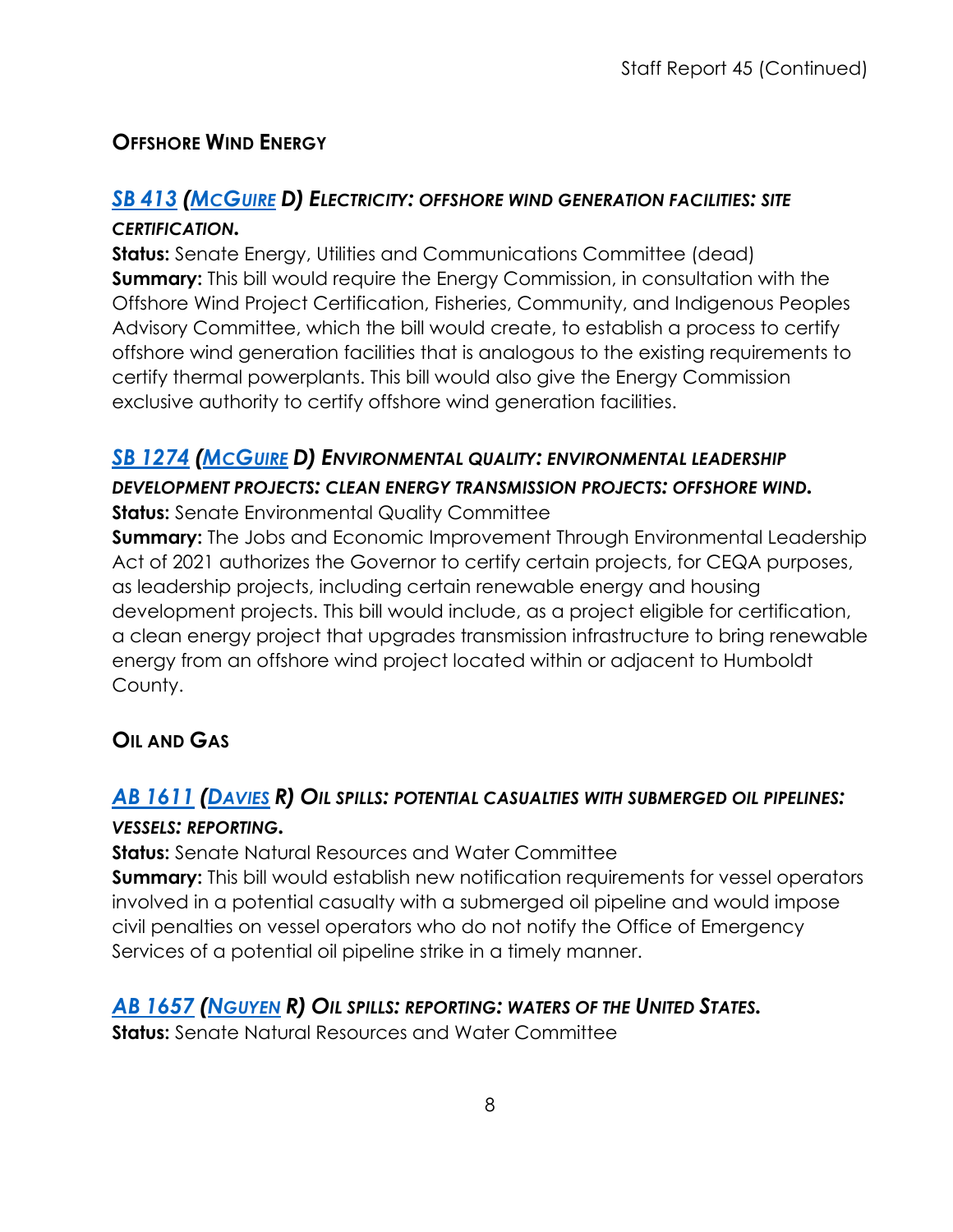**Summary:** This bill would define "threatened discharge of oil in waters of the state" as a discharge by an offshore facility, including an offshore pipeline, located where an oil spill may impact state waters. This bill would require an offshore facility to be presumed to be located where an oil spill may impact state waters if certain circumstances apply, including that any portion of the pipeline serving an offshore facility transports oil to, from, or through state waters.

# *AB [1658](https://ctweb.capitoltrack.com/public/publishbillinfo.aspx?bi=UFHCX%2FH%2FQv%2B6Kl1fMaEqi55ExQIXnljzORRNvt63s0padentl79saTDjv3CbNAfi) [\(NGUYEN](https://ad72.asmrc.org/) R) OIL SPILL RESPONSE AND CONTINGENCY PLANNING: OIL SPILL*

#### *ELEMENTS: AREA PLANS.*

**Status:** Senate Natural Resources and Water Committee **Summary:** This bill would require local area plans with an oil spill element to be consistent with the USCG area Contingency Plan, the local government's Local Coastal Program, the California Oil Spill Contingency Plan, and the National

Contingency Plan.

#### *AB [1676](https://ctweb.capitoltrack.com/public/publishbillinfo.aspx?bi=ADHUDGP6IIMYCggsLJmDWf%2BfiUIxVgwb3gmgHorlFW2QpcmeJfTz%2FZsofs788zk%2B) [\(GRAYSON](https://a14.asmdc.org/) D) PIPELINE SAFETY: CARBON DIOXIDE.*

**Status:** Assembly Natural Resources Committee

**Summary:** This bill would add carbon dioxide, compressed to a supercritical state, to the substances included in the Elder California Pipeline Safety Act, giving the State Fire Marshal exclusive jurisdiction to regulate intrastate pipeline transportation of carbon dioxide.

## *AB [1966](https://ctweb.capitoltrack.com/public/publishbillinfo.aspx?bi=31VtHaitTCYta4vMcnobykpSYi%2BBrQ%2Flfy2YX0PXMoyW83mAVCNB3OWY%2FhlwV2zI) [\(MURATSUCHI](https://a66.asmdc.org/) D) FOSSIL FUEL-DEPENDENT WORKERS: CALIFORNIA EQUITABLE JUST TRANSITION FUND.*

#### **Status: Assembly Rules Committee**

**Summary:** This bill expresses legislative intent to establish an equitable just transition fund to assist fossil fuel-dependent workers with wage replacement, wage insurance, pension guarantees, health care, retraining, peer counseling, and relocation support for fossil fuel workers who face layoffs owing to operation closures.

# *AB [2204](https://ctweb.capitoltrack.com/public/publishbillinfo.aspx?bi=6ruiaG116UChm8yXNvdTx1bJElozb3h7yGmoIDpJL1ynOgcdLBmXujX9D%2FTyf2xo) [\(BOERNER HORVATH](https://a76.asmdc.org/) D) CLEAN ENERGY: OFFICE OF CLEAN ENERGY*

#### *WORKFORCE.*

#### **Status:** Senate Rules Committee

**Summary:** This bill would establish the Office of Clean Energy Workforce in the Labor and Workforce Development Agency to oversee California's transition to a carbon neutral economy. The bill would require the Office to coordinate with state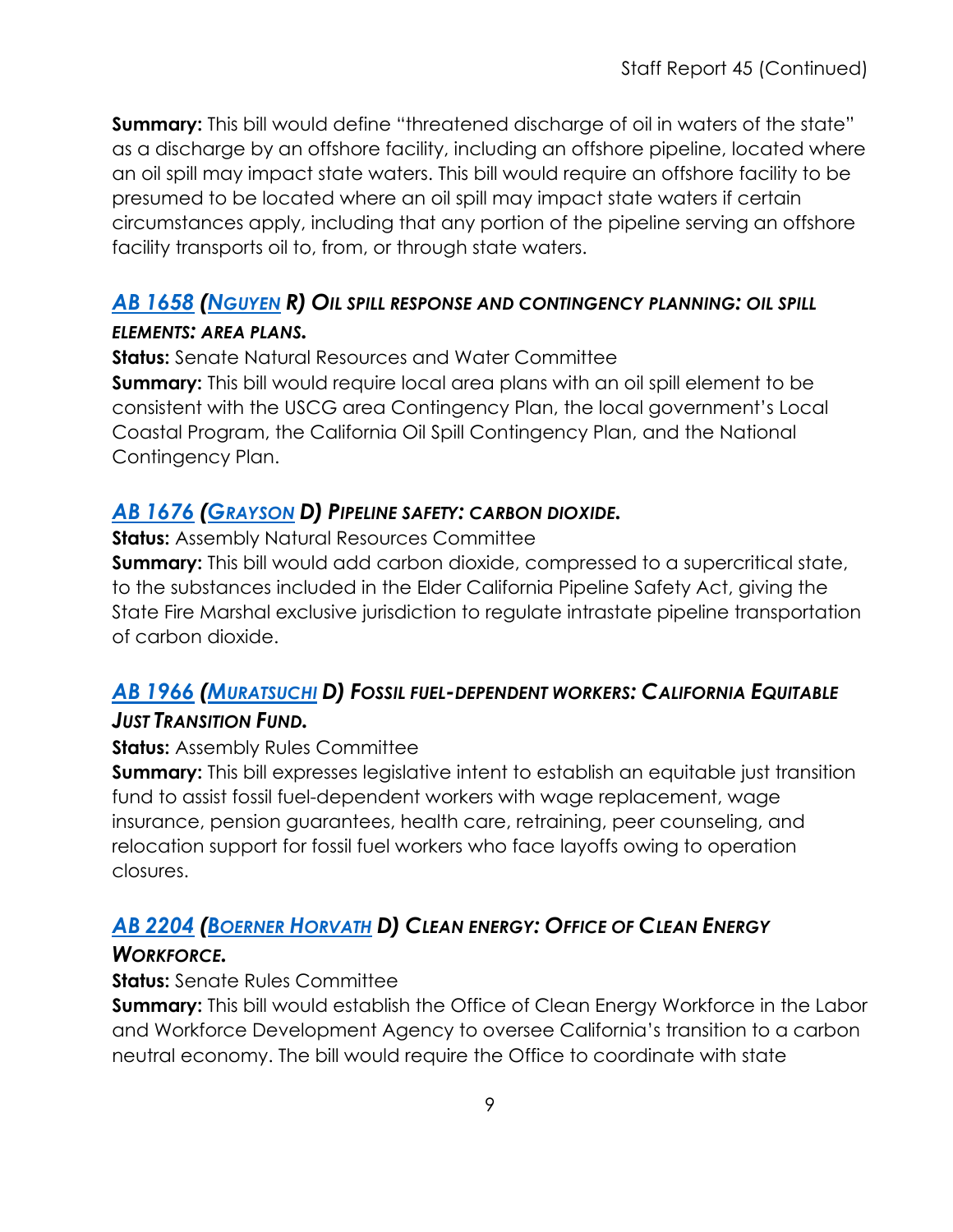agencies to track the State's progress and create or coordinate programs to retrain and upskill works for clean energy jobs.

#### *AB [2447](https://ctweb.capitoltrack.com/public/publishbillinfo.aspx?bi=O7EZ4Ze68VO8VgH3acxY86Whnbra2Z86%2BxmMezkYm%2FMkim2xdLhUNLjKVR61HWJe) [\(QUIRK](https://a20.asmdc.org/) D) OIL AND GAS WASTEWATER: UNLINED PONDS: PROHIBITION.*

**Status:** Assembly Inactive file

**Summary:** This bill would ban disposing produced wastewater into unlined ponds and the construction of new unlined ponds, with certain exceptions, and would ban permit renewals or other authorization for those activities. Beginning in 2025, the bill would ban disposal of produced wastewater into unlined ponds and the construction of new unlined ponds.

#### *AB [2609](https://ctweb.capitoltrack.com/public/publishbillinfo.aspx?bi=jjw5jE%2FxlZ36i3LbFQaFIhkTM0EOsjIiV4e25ZgRqbOwwKnqQlA9FuPCaUV3PcUQ) [\(PETRIE-NORRIS](https://a74.asmdc.org/) D) OIL: FACILITY RESPONSE PLAN.*

**Status:** Assembly Natural Resources Committee

**Summary:** This bill would require an operator of an onshore facility or marine facility that poses any risk of discharging oil into or on water and that is required to prepare a facility response plan to submit the plan to the State Lands Commission. The bill would require the Commission to post the plan on its website within 30 days of receiving the plan and to hold at least two public hearings in different parts of the state to receive public comment on the plans.

#### *AB [2931](https://ctweb.capitoltrack.com/public/publishbillinfo.aspx?bi=mn%2FVhA%2FViqyjNRfH0zfaPYQIKZmGRZCD5FRX2TCVsyBV5Rocqf1p0jPB46hK%2FbIh) [\(BLOOM](https://a50.asmdc.org/) D) PIPELINE SAFETY: RECORDS.*

#### **Status:** Senate Rules Committee

**Summary:** This bill would authorize the State Fire Marshal, for purposes of carrying out state or federal law relating to hazardous liquid pipeline safety, to require the owner or operator of a pipeline to establish and maintain records, make reports, and provide any information that the State Fire Marshal requires.

#### *SB [1030](https://ctweb.capitoltrack.com/public/publishbillinfo.aspx?bi=ub3TU0Q37Cx6ashCV1IkZtFCskVL7sXXpiIPSEHOncxeaOQ7Ul7hRmE6kubuEXiA) [\(LIMÓN](http://sd19.senate.ca.gov/) D) PIPELINE SAFETY: RECORDS.*

**Status:** Assembly Emergency Management Committee

**Summary:** This bill would revise and recast laws relating to the State Fire Marshal's responsibilities under the Elder California Pipeline Safety Act as it relates to record maintenance and inspection and would authorize the State Fire Marshal to require a pipeline owner or owner to establish and maintain records, make reports, and provide any information that the State Fire Marshal requires.

#### *SB [1125](https://ctweb.capitoltrack.com/public/publishbillinfo.aspx?bi=59CcaF9qL%2BvPgMsE7eQSYw8C%2BL11QwLlq8ZboVR%2B25EDFjj2kDcuA7rapCfGp15A) [\(GROVE](https://grove.cssrc.us/) R) OIL AND GAS: ALTERNATIVE TO BOND REQUIREMENT: FINANCIAL*

#### *ACCOUNTS.*

**Status:** Senate Natural Resources and Water Committee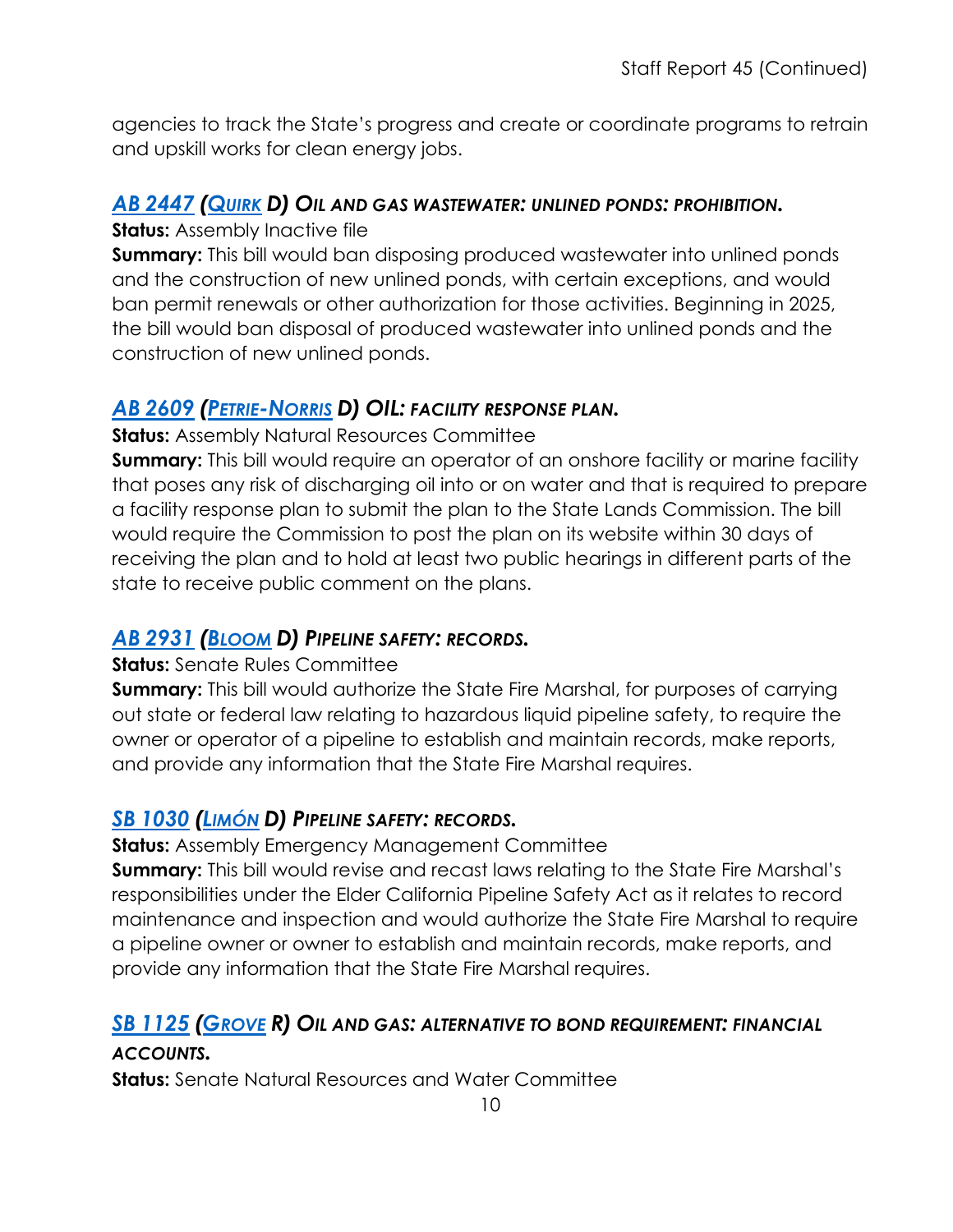**Summary:** This bill would establish a program in CalGEM to permit a small, independent oil producer to establish a separate, privately owned financial account to finance costs related to ceasing operations or plugging and abandoning a well in lieu of maintaining a bond.

## *SB [1423](https://ctweb.capitoltrack.com/public/publishbillinfo.aspx?bi=LkdiwOw3jUhgHnFGMcNHSqYr21%2Bxm9QNOa2pBDpsj6W0fjiyYvMSNDtZeerVKzE7) [\(STERN](http://sd27.senate.ca.gov/) D) COASTAL RESOURCES: CALIFORNIA COASTAL ACT OF 1976: INDUSTRIAL DEVELOPMENTS: OIL AND GAS FACILITIES.*

**Status:** Senate Appropriations Committee – held under submission **Summary:** This bill would revise the coastal-dependent industrial use (override) policies in the Coastal Act to prohibit new or expanded oil and gas development and new or expanded refineries or petrochemical facilities from being considered a coastal-dependent industrial use.

#### **OPEN MEETINGS**

#### *AB [1733](https://ctweb.capitoltrack.com/public/publishbillinfo.aspx?bi=Y1Ho9IXBcQhlsTza6grKsQ7sZwimLa2c12gvqje0kuDV6xARMgDNh6Q%2FFY0z96DD) [\(QUIRK](https://a20.asmdc.org/) D) STATE BODIES: OPEN MEETINGS.*

**Status:** Assembly Governmental Organization Committee **Summary:** This bill would change Bagley-Keene open meeting requirements to require all open meetings to be held by teleconference, allow for use of teleconference in closed sessions, and make other changes regarding teleconference meetings, remote participation, and open meeting notifications.

#### *AB [1795](https://ctweb.capitoltrack.com/public/publishbillinfo.aspx?bi=c%2BK8ZbRyArDgSZHVMyJM2zh%2FZQVnZlCiI9oU2jU8oVA2p4CWBt8CYlsz7sYK5o4w) [\(FONG](https://ad34.asmrc.org/) R) OPEN MEETINGS: REMOTE PARTICIPATION.*

**Status:** Assembly Governmental Organization Committee **Summary:** This bill would require state bodies to provide participation options both in-person and remotely in any meeting and to address the body remotely.

#### **PLASTIC POLLUTION AND MARINE DEBRIS**

# *AB [1690](https://ctweb.capitoltrack.com/public/publishbillinfo.aspx?bi=rF8vjv%2BIY13lZqvZQpPdRlvdDBbkHF4cE0VDV%2FEEmOpCheSdcucCfzt961K3y%2Fi2) [\(RIVAS,](https://a39.asmdc.org/) LUZ D) TOBACCO AND CANNABIS PRODUCTS: SINGLE-USE ELECTRONIC CIGARETTES AND INTEGRATED CANNABIS VAPORIZERS.*

**Status:** Assembly Inactive File

**Summary:** This bill would prohibit the sale of cigarettes using a single-use filter made of any material, an attachable and single-use plastic device meant to facilitate manual manipulation or filtration of a tobacco product, or a single-use electronic cigarette or vaporizer device.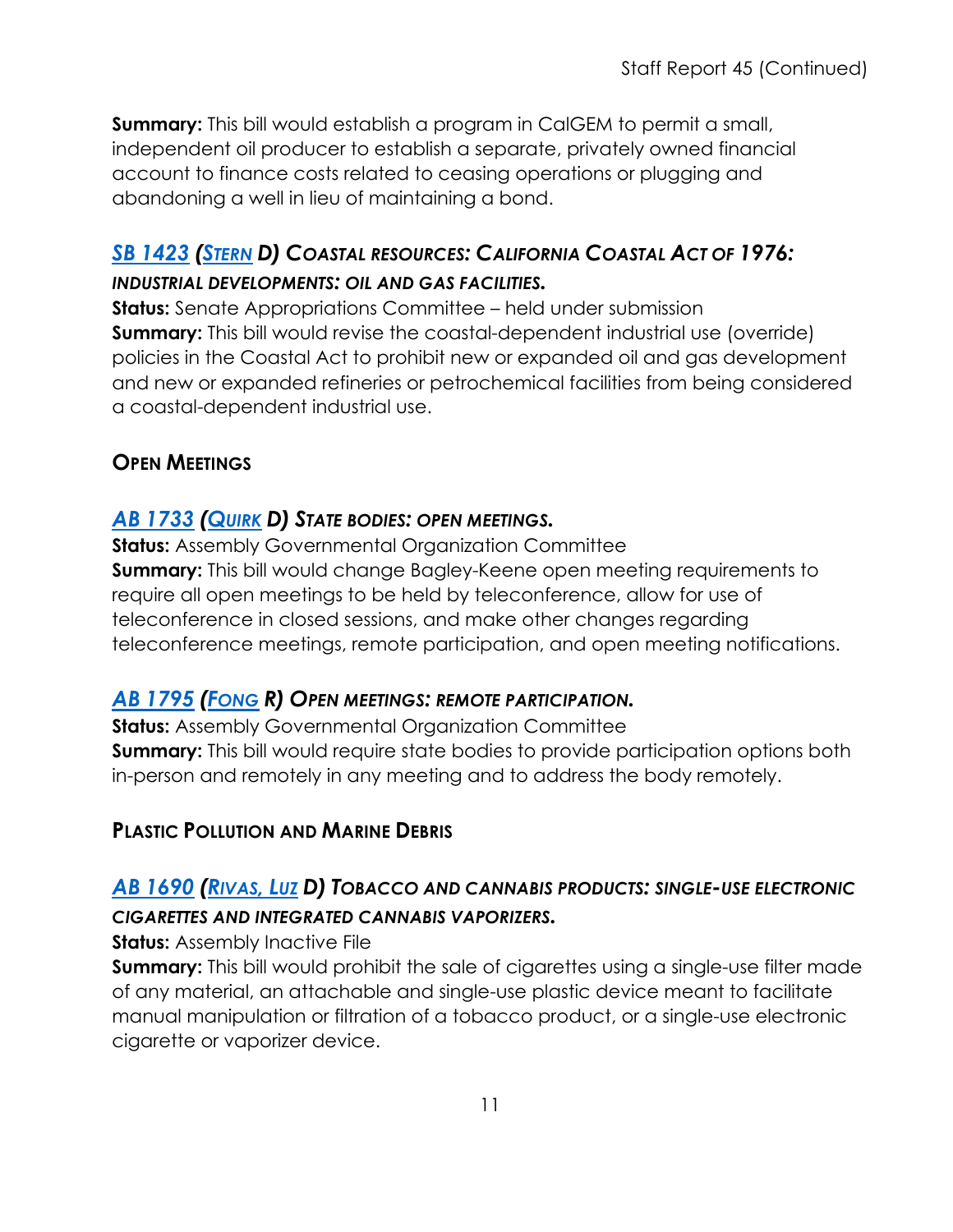#### *AB [2026](https://ctweb.capitoltrack.com/public/publishbillinfo.aspx?bi=QMNkTuGmKTtEpyvJ%2B9DVyf7oI98G6LFojVTCiSJGGiLZhWQ08ZN9BFFuY95vA190) [\(FRIEDMAN](https://a43.asmdc.org/) D) RECYCLING: PLASTIC PACKAGING AND CARRYOUT BAGS.*

#### **Status:** Senate Rules Committee

**Summary:** This bill would require an e-commerce shipper that ships purchased products in or to the State to reduce the total weight and number of units of singleuse plastic shipping envelopes, cushioning, and void fill it uses to ship the product by an unspecified percentage.

#### *AB [2784](https://ctweb.capitoltrack.com/public/publishbillinfo.aspx?bi=j%2FixXw%2FnVEoyiUanu4BpZtWnBoqWwH%2FJ8NrbvYwdimpFw9RVoqjK59GlVbaE7bGm) [\(TING](https://a19.asmdc.org/) D) SOLID WASTE: THERMOFORM PLASTIC CONTAINERS: POSTCONSUMER THERMOFORM RECYCLED PLASTIC.*

**Status:** Senate Rules Committee

**Summary:** This bill would establish minimum recycled content requirements for thermoform plastic containers.

#### *AB [2787](https://ctweb.capitoltrack.com/public/publishbillinfo.aspx?bi=j%2FixXw%2FnVEoyiUanu4BpZg4fjPOIT78xjcpgeWb54h2PQB3Y5Xu51OFo%2FOTDlPBy) [\(QUIRK](https://a20.asmdc.org/) D) MICROPLASTICS IN PRODUCTS.*

**Status:** Assembly Inactive File **Summary:** This bill would prohibit the sale, distribution, or offering of products containing intentionally added microplastic.

# *SB [54](https://ctweb.capitoltrack.com/public/publishbillinfo.aspx?bi=%2FmI%2B8PSAvhHqloxnv5LdpyQop1iS2pvEcknJ09BtnDtOd7LnVqfLNZ4UtiWHECM9) [\(ALLEN](http://sd26.senate.ca.gov/) D) PLASTIC POLLUTION PRODUCER RESPONSIBILITY ACT.*

**Status:** Assembly Natural Resources Committee

**Summary:** This bill would prohibit producers of single-use, disposable packaging or single-use, disposal food service ware from offering for sale, selling, distributing, or importing in or into the state those products manufactured after January 1, 2032, unless it is recyclable or compostable.

#### *SB [1046](https://ctweb.capitoltrack.com/public/publishbillinfo.aspx?bi=e%2ByVS7C%2BbiEsIQq2oimExSUQSnXnOxbE%2BEqsxHQH15FPk7Brwr0E6AForPyu3quq) [\(EGGMAN](http://sd05.senate.ca.gov/) D) SOLID WASTE: PRECHECKOUT BAGS.*

**Status:** Assembly Natural Resources Committee

**Summary:** This bill would prohibit certain stores from providing a checkout bag to a customer unless the bag is compostable or a recycled paper bag.

#### *SB [1232](https://ctweb.capitoltrack.com/public/publishbillinfo.aspx?bi=oc1OpKF4J%2B0QeLQ9Bl103EncvRe5W2XituZgHT7j2UApqTupmQAsjyAFy1d2XDiO) [\(ALLEN](http://sd26.senate.ca.gov/) D) SOLID WASTE: PRODUCTS: LABELING: BIODEGRADABILITY.*

**Status:** Senate Appropriations Committee

**Summary:** This bill would allow a manufacturer to deem a product "biodegradable," "degradable," or "decomposable" if the product, among other things, does not contain an intentionally added ingredient determined by the Office of Environmental Health Hazard Assessment to present a risk to human health from dermal or oral exposure or if the Office, in consultation with the Department of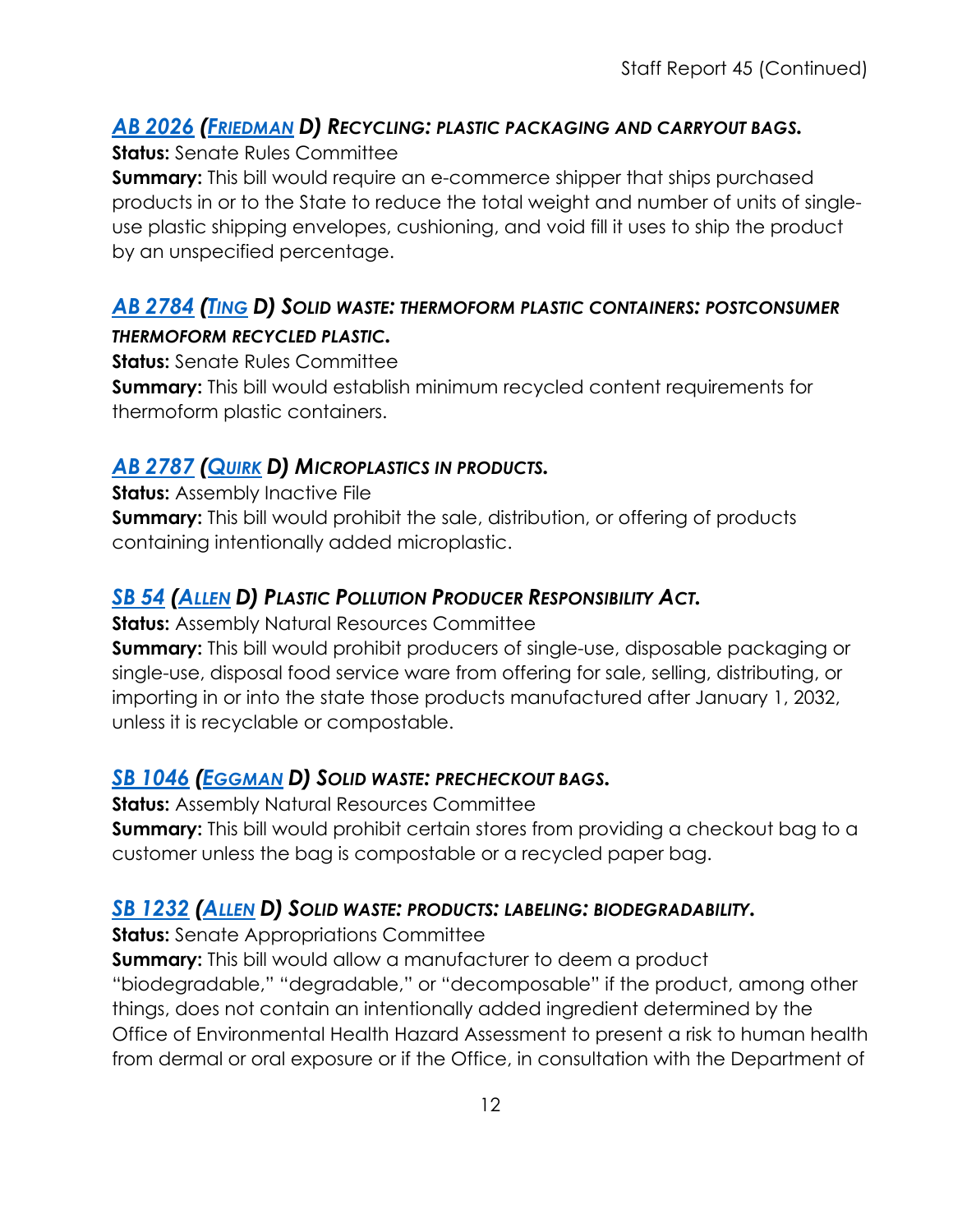Resources Recycling and Recovery, determines, with respect to a specific product, material, or ingredient, that there is competent and reliable evidence supporting a claim that it is "biodegradable," "degradable," or "decomposable."

### **PUBLIC LANDS**

#### *[AB](https://ctweb.capitoltrack.com/public/publishbillinfo.aspx?bi=hvKwiHQJL1wvvh3M0TwGO8OUKGhOg2iOObX3JbWNcEqDDzOWIzO3T6%2BnF47RwAuc) 30 [\(KALRA](https://a27.asmdc.org/) D) OUTDOOR ACCESS TO NATURE: ENVIRONMENTAL EQUITY.*

**Status:** Senate Appropriations Committee

**Summary:** This bill would establish the Equitable Outdoor Access Act to ensure all Californians can meaningfully access the State's cultural and natural resources. The bill would declare it state policy to ensure that all Californians have equitable access to public lands and would require certain state agencies, including the California Natural Resources Agency and each entity within the Agency, to consider and incorporate the state policy when revising, adopting, or establishing policies, regulations, grant criteria, or making expenditures.

# *AB [1789](https://ctweb.capitoltrack.com/public/publishbillinfo.aspx?bi=DLd6AvjYZwK1SUejVmulLOtxbyd9iG82sfIO23bLzRTYlMLCnULlVFGQwhNpasXM) [\(BENNETT](https://a37.asmdc.org/) D) OUTDOOR RECREATION: CALIFORNIA RECREATIONAL TRAILS SYSTEM PLAN: CALIFORNIA TRAILS COMMISSION: TRAILS CORPS PROGRAM: GRANT PROGRAM.*

#### **Status:** Senate Rules Committee

**Summary:** This bill would require State Parks to update the California Recreational Trails System Plan and would authorize the State Park and Recreation Commission to take actions related to trail planning and development.

# *AB [2016](https://ctweb.capitoltrack.com/public/publishbillinfo.aspx?bi=VtyjRzEFp%2FJqOyqNCln0RLtd%2BHOakO5oqxFP9TNL2HY0FmsUJxDaOwHOXzbWXbtR) [\(BAUER-KAHAN](https://a16.asmdc.org/) D) STATE WATER RESOURCES CONTROL BOARD: DESALINATION*

#### *PLANT: FEASIBILITY STUDY.*

**Status:** Senate Rules Committee

**Summary:** This bill would request that the California Council on Science and Technology undertake a comprehensive feasibility study of brackish and ocean water desalination along the San Francisco Bay in coordination with the Department of Water Resources and submit the study to the Legislature.

#### *AB [2177](https://ctweb.capitoltrack.com/public/publishbillinfo.aspx?bi=Uua7XPQwLgYL6LCxZ3rDzTwTeOWjNDEaGQ3JByyNGSzk%2Fyj7IM21%2Fo0JYAnWWY3v) [\(IRWIN](https://a44.asmdc.org/) D) COASTAL RECREATION: DESIGNATED STATE SURFING RESERVES.*

**Status:** Assembly Appropriations Committee – held under submission **Summary:** This bill would require State Coastal Conservancy to establish criteria and an application process to designate state surfing reserves.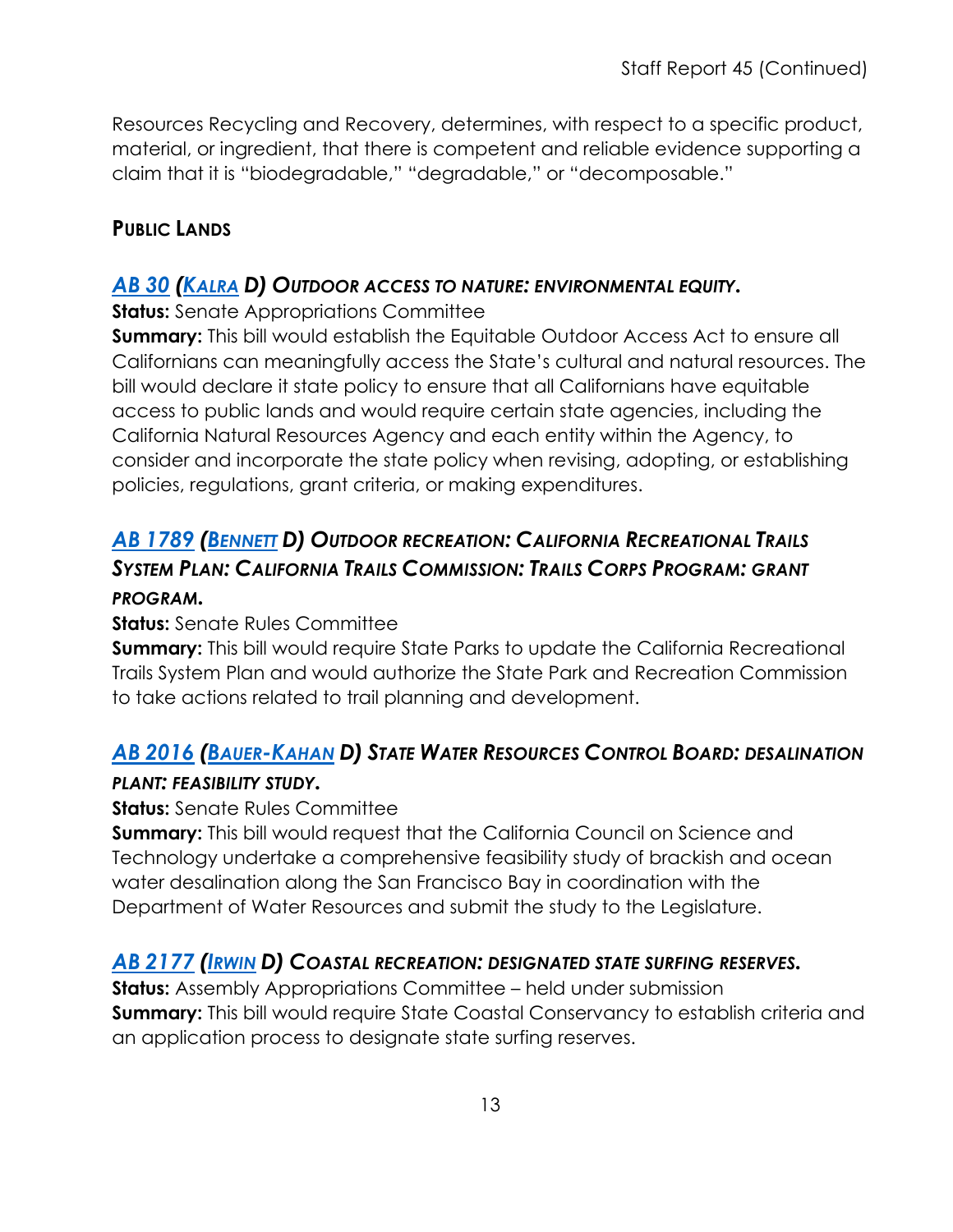# *AB [2287](https://ctweb.capitoltrack.com/public/publishbillinfo.aspx?bi=tOAKk70axqNl9AQyQ0bTut%2BYHo6p5nRl7tD8FMM6WjfTuq5KZx7wQ4r1Dfj41wi1) [\(STONE](https://a29.asmdc.org/) D) CALIFORNIA OCEAN RESOURCES STEWARDSHIP ACT OF 2000.*

#### **Status:** Senate Rules Committee

**Summary:** This bill would authorize the California Ocean Science Trust to contract with agencies and departments outside the California Natural Resources Agency for science-based research and other services, and rename the California Ocean Trust as the California Ocean Science Trust. The bill would also revise the purposes of the California Ocean Science Trust and make new legislative findings about the impacts of climate change and the need for science-informed policy.

#### *SB [1012](https://ctweb.capitoltrack.com/public/publishbillinfo.aspx?bi=%2F96Ijv9zfgIjlL34Me80IK28GvPLgRo1GuUeN41SAdykc850KBw50y3QtNozlfI5) [\(GLAZER](http://sd07.senate.ca.gov/) D) STATE PARKS: OPEN FIRES.*

**Status:** Assembly Water, Parks, and Wildlife Committee

**Summary:** This bill would require a unit of the state park system to follow and enforce the rules relating to open fires that are at least as restrictive as the rules adopted by a local fire department or a fire protection district within whose boundaries the unit is located.

### *SB [1036](https://ctweb.capitoltrack.com/public/publishbillinfo.aspx?bi=ub3TU0Q37Cx6ashCV1IkZv9csNjot48DttUcT03Z6Dis6gBIyB9X%2FbqnsODwAk0B) [\(NEWMAN](https://sd29.senate.ca.gov/) D) CALIFORNIA CONSERVATION CORPS: CALIFORNIA OCEAN CORPS PROGRAM.*

**Status:** Assembly Natural Resources Committee

**Summary:** This bill would require the California Conservation Corps to establish the California Ocean Corps to provide opportunities for people ages 16 to 30 to contribute ocean conservation work spanning from casual volunteer opportunities to long-term, paid skill development programs. The bill would appropriate \$40 million General Fund for the program.

# *SB [1052](https://ctweb.capitoltrack.com/public/publishbillinfo.aspx?bi=SsT4YysUR%2Fq3Y79FSEF482x0jv7sfujnLFUY0rXUDlJrxLqvWaejmXTC7kXyrT0s) [\(KAMLAGER](https://sd30.senate.ca.gov/) D) BALDWIN HILLS CONSERVANCY: URBAN WATERSHEDS*

#### *CONSERVANCY EXPANSION.*

**Status:** Assembly Natural Resources Committee

**Summary:** This bill would expand the Baldwin Hills Conservancy, of which the Commission is a member, to include the southern Ballona Creek Watershed and the Upper Dominguez Channel, rename the Conservancy, and make it permanent.

#### **RENEWABLE ENERGY**

# *SB [1376](https://ctweb.capitoltrack.com/public/publishbillinfo.aspx?bi=sTaioSBmOPXtiBLdSaGakiQs2HyoO8FSjVyUmltvPKvZAAz2zIip1S%2Bd8IaFb2vu) [\(STERN](http://sd27.senate.ca.gov/) D) STATE ENERGY RESOURCES CONSERVATION AND DEVELOPMENT COMMISSION: STRATEGIC PLAN: ZERO-CARBON RESOURCES.*

**Status:** Senate Appropriations Committee – Held under submission.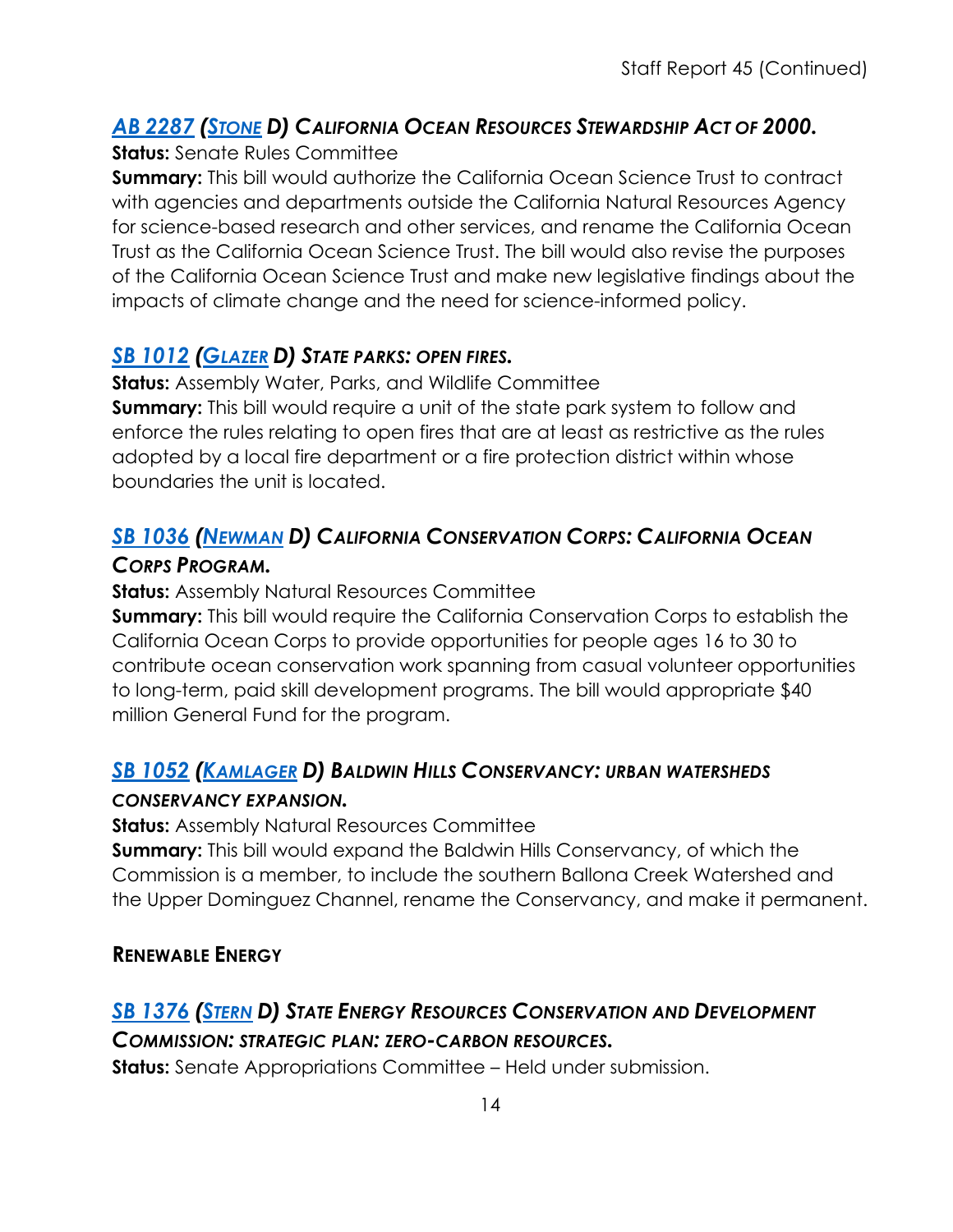**Summary:** This bill would require the Energy Commission to adopt a strategic plan by November 2023 to enable no less than 6 gigawatts per year of zero-carbon resources to be interconnected to the electrical grid, beginning in January 2025.

#### **SEA LEVEL RISE AND CLIMATE CHANGE**

#### *AB [1395](https://ctweb.capitoltrack.com/public/publishbillinfo.aspx?bi=MkvH%2BboJJyf8ZwyFZAjS7TXBdkF59MeWpDBaQLmza5tg0INctBAvHEicqJPZ%2BqEp) [\(MURATSUCHI](https://a66.asmdc.org/) D) THE CALIFORNIA CLIMATE CRISIS ACT.*

#### **Status:** Senate Inactive File

**Summary:** This bill, the California Climate Crisis Act, would declare it state policy to achieve net zero greenhouse gas emissions as soon as possible, but no later than 2045, and achieve and maintain net negative greenhouse gas emissions thereafter, and to ensure that by 2045, statewide anthropogenic greenhouse gas emissions are reduced to at least 90 percent below 1990 levels.

# *AB [1640](https://ctweb.capitoltrack.com/public/publishbillinfo.aspx?bi=juCsgEygafLQVQQCuAIlF930j2iciSOHdxKXhPGJglyu4sE5TyJWtRT1HHhbBleW) [\(WARD](https://a78.asmdc.org/) D) OFFICE OF PLANNING AND RESEARCH: REGIONAL CLIMATE NETWORKS: REGIONAL CLIMATE ADAPTATION AND RESILIENCE ACTION PLANS.*

#### **Status:** Senate Rules Committee

**Summary:** This bill would authorize a regional climate network to develop a regional climate adaptation and resilience action plan and would require the Office of Planning and Research to develop and publish guidelines on how eligible entities may establish regional climate networks and how governing boards may be established within regional climate networks.

# *AB [1939](https://ctweb.capitoltrack.com/public/publishbillinfo.aspx?bi=3%2BScBDEvi0UbAF%2FVAMiYNdes3F7UU8s5lkzaQtWVCqhLIDGyxYvV69k5ZSL%2FBcjC) [\(RIVAS,](https://a39.asmdc.org/) LUZ D) PUPIL INSTRUCTION: SCIENCE REQUIREMENTS: CLIMATE CHANGE.*

#### **Status:** Senate Rules Committee

**Summary:** This bill would add content on the causes and effects of, and methods to mitigate and adapt to, climate change to science courses for grades 1 to 6 and grades 7 to 12,and require that this coursework be offered to students by the 2023- 24 school year, and require that at least one science course required for graduation include material on the causes and effects of, and methods to mitigate and adapt to, climate change, beginning with the graduating class of 2027-28.

# *AB [2362](https://ctweb.capitoltrack.com/public/publishbillinfo.aspx?bi=fX%2BMZU6ZOocwSiJVgLXQFgoxFttNqH8sW0GCO1ww%2FPvsD9AimBAh3eJXFF7LNRls) [\(MULLIN](https://a22.asmdc.org/) D) PUBLICLY AND ENVIRONMENTALLY BENEFICIAL PROJECTS:*

#### *INTERAGENCY COORDINATION: PERMITS*

**Status:** Senate Natural Resources and Water Committee **Summary:** This bill would require the California Natural Resources Agency to convene an interagency working group comprised of regulatory agencies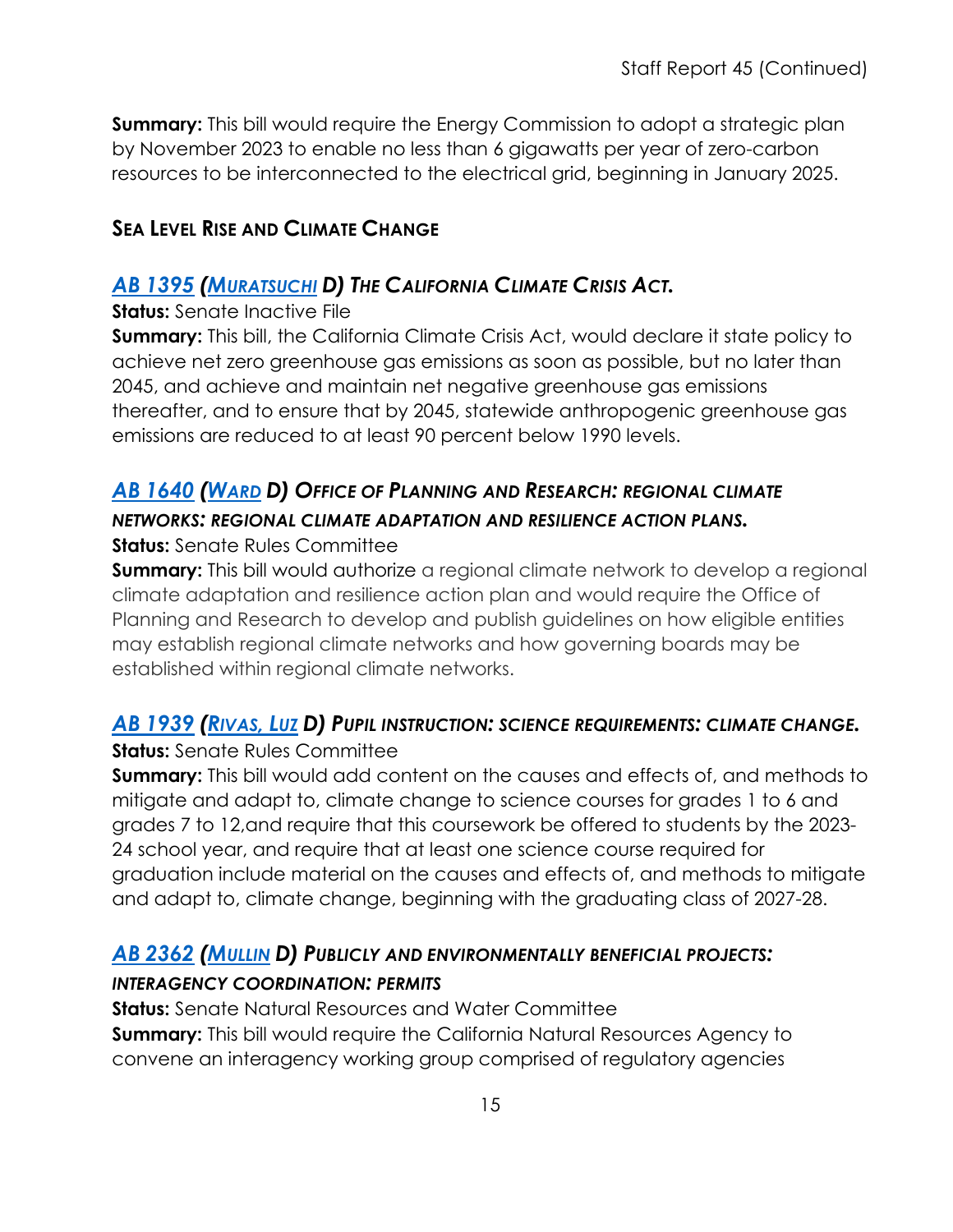responsible for permitting environmentally beneficial projects. This bill would require the working group to identify existing programmatic and other efficient permitting mechanisms and coordinate actions to fund and expedite permitting for these projects. This bill would require public agencies responsible for permitting environmentally beneficial projects to use these efficient permitting mechanisms.

#### *SB [852](https://ctweb.capitoltrack.com/public/publishbillinfo.aspx?bi=M1pzJmUJMsf5nbQKEPR6SeuGaHQZaiYl2mQhJD7jcnahfIRxFL0V62NVTdlMcLyB) [\(DODD](http://sd03.senate.ca.gov/) D) CLIMATE RESILIENCE DISTRICTS: FORMATION: FUNDING MECHANISMS.*

**Status:** Assembly Local Government Committee

**Summary:** This bill would allow cities and counties to create climate resilience districts to raise and allocate funding for projects that address sea level rise, extreme heat, extreme cold, the risk of wildfire, drought, and flooding.

#### *SB [867](https://ctweb.capitoltrack.com/public/publishbillinfo.aspx?bi=jd4Sjq3DeFqrnETK9J%2FTpoMr4xATHaHBDFmWLcfnLta7I%2B%2FFcln6C3mirOyVKAy7) [\(LAIRD](http://sd17.senate.ca.gov/) D) SEA LEVEL RISE: PLANNING AND ADAPTATION.*

**Status:** Assembly Natural Resources Committee

**Summary:** This bill would require local governments within the coastal zone or the jurisdiction of the San Francisco Bay Conservation and Development Commission to address sea level rise planning and adaptation through either a local coastal program or a shoreline coastal resiliency plan.

# *SB [989](https://ctweb.capitoltrack.com/public/publishbillinfo.aspx?bi=G3cKEEW2igOqbDBfQhjsl1NIHGezTkpIPUIq%2BSkUfSTEqJI88YWFxRxNzoluo%2FNS) [\(HERTZBERG](https://sd18.senate.ca.gov/) D) CLIMATE CHANGE PREPAREDNESS, RESILIENCY, AND JOBS FOR COMMUNITIES PROGRAM: CLIMATE-BENEFICIAL PROJECTS: GRANT FUNDING.*

**Status:** Assembly Natural Resources Committee

**Summary:** This bill would establish the Climate Change Preparedness, Resiliency, and Jobs for Communities Program, to be administered by the Strategic Growth Council, and would require the Council to fund grants to develop and implement multi-benefit, community-level, climate-beneficial projects to support community and landscape resiliency and workforce development.

# *SB [1078](https://ctweb.capitoltrack.com/public/publishbillinfo.aspx?bi=MT1cd9zDH%2BcNd%2B3eumSBzb4J9QEY4EiCH8cy9k5hXn28gyiRmDugt9FENtqZGiAP) [\(ALLEN](http://sd26.senate.ca.gov/) D) SEA LEVEL RISE REVOLVING LOAN PILOT PROGRAM.*

**Status:** Assembly Natural Resources Committee

**Summary:** This bill would establish a sea level rise revolving loan pilot program to provide local jurisdictions with low interest loans to purchase vulnerable coastal properties in communities disproportionately impacted by climate change.